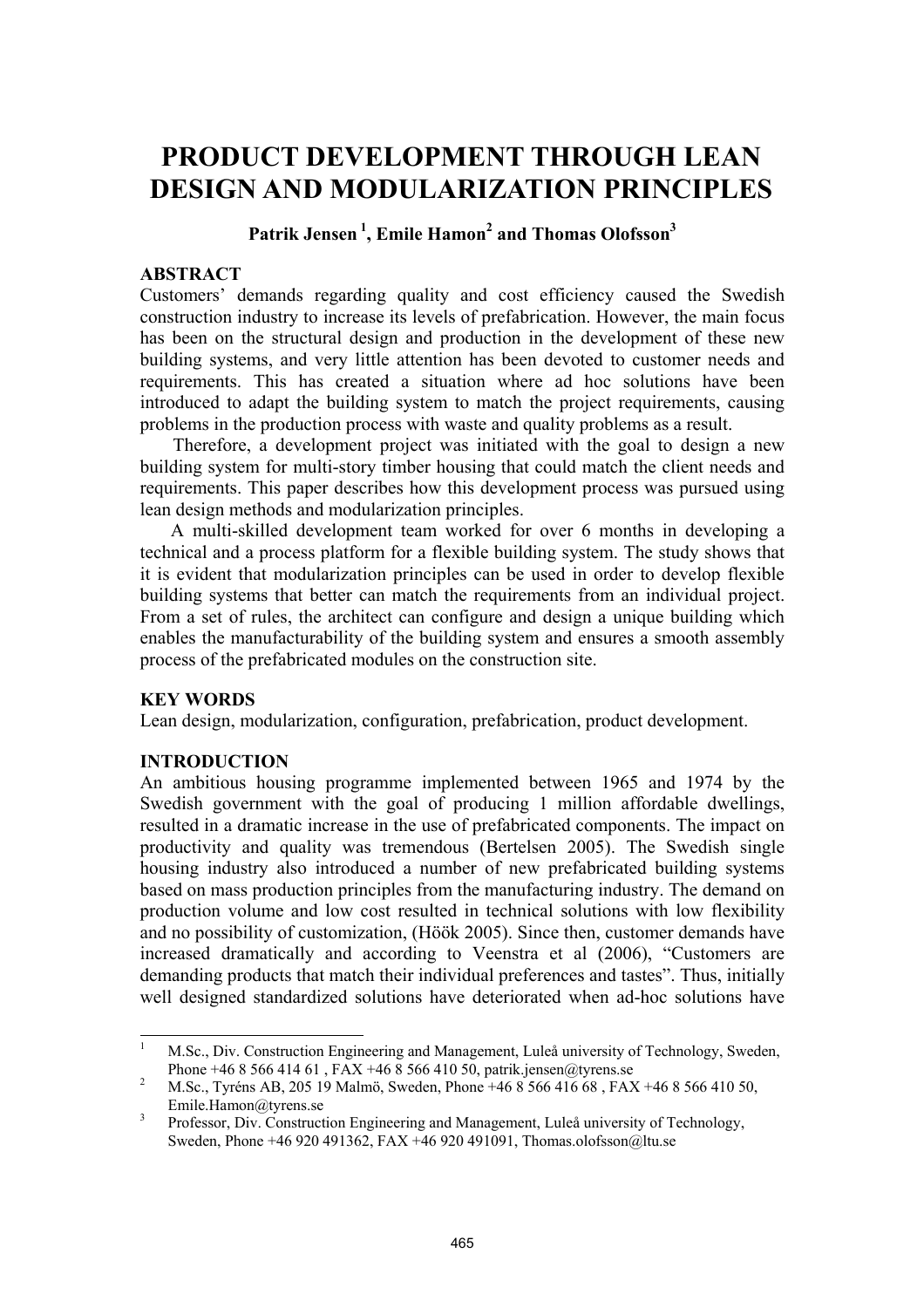been introduced to adapt the building system to match the customer demands and project requirements. The ad-hoc solutions cause problems in the production system with waste and quality issues as a result, (Malmgren and Jensen, 2009). The demand for customization has made the manufacturing industry develop new methods to adapt their mass produced products better to the needs of the individual customer (Erixon 1998, Hvam et al, 2008). Can the same methods be used to develop more flexible building systems?

In contrast to the manufacturing industry, the building industry is project-oriented. The focus on an individual and unique project could be a reason for the fragmentation in the construction process with little continuity and low productivity as a result. A more product oriented approach, separating the product development process from the adaption to the specific project, using methods developed in the manufacturing industry can make the construction industry more efficient (Lessing 2006). However, in the development of a flexible building system, it is essential to identify and describe the needs and requirements coming from the different stakeholders in the value chain of the building process. The stakeholders' views and requirements need to be incorporated and resolved in the project configuration of the building system (Hvam et al 2008).

#### **OBJECTIVES, AIM AND METHOD**

The aim of this research, of which this study is one part, is to develop a configurable multi story timber housing building system that can be adapted to a specific customer demands and produced efficiently with a high degree of prefabrication. The purpose of the study is to investigate how different disciplines can be supported using Lean design methods like Quality Function Deployment, (QFD) and modularization principles adapted from the manufacturing industry in the development phase of a building system. In the case study conducted, the main authors from Tyréns AB worked as a structural design engineer and a process engineer with the development of the building system. They also were a part of the development team that introduced the concepts of modularization and Lean design.

## **THEORY**

## **LEAN PRINCIPLES AND BUILDING SYSTEMS**

Lean principles have been applied on a wide range of processes with the overall aim to minimize waste and maximize value for the client. Toyota has successively applied Lean principles in the development and production process of new car models, (Womack and Jones, 1990). Recent research illustrates that Lean principles can be used in the design phase of construction projects in order to maximize, client and end user-value in construction projects (Koskela et al 1997).

By standardizing both the building parts and the production processes, Lean principles can reduce variation, and minimize waste (Morgan and Liker 2006). The prefabrication and production of construction components under controlled conditions in a factory plant can reduce complexity and variation in the construction process (Höök and Stehn 2005). Björnfot and Stehn (2008) also argue that the standardization of the building components will in the long run provide the benefits in the building process. This argument emphasizes that a building system not only consists of a technical platform, but also a platform of processes that delivers the final product to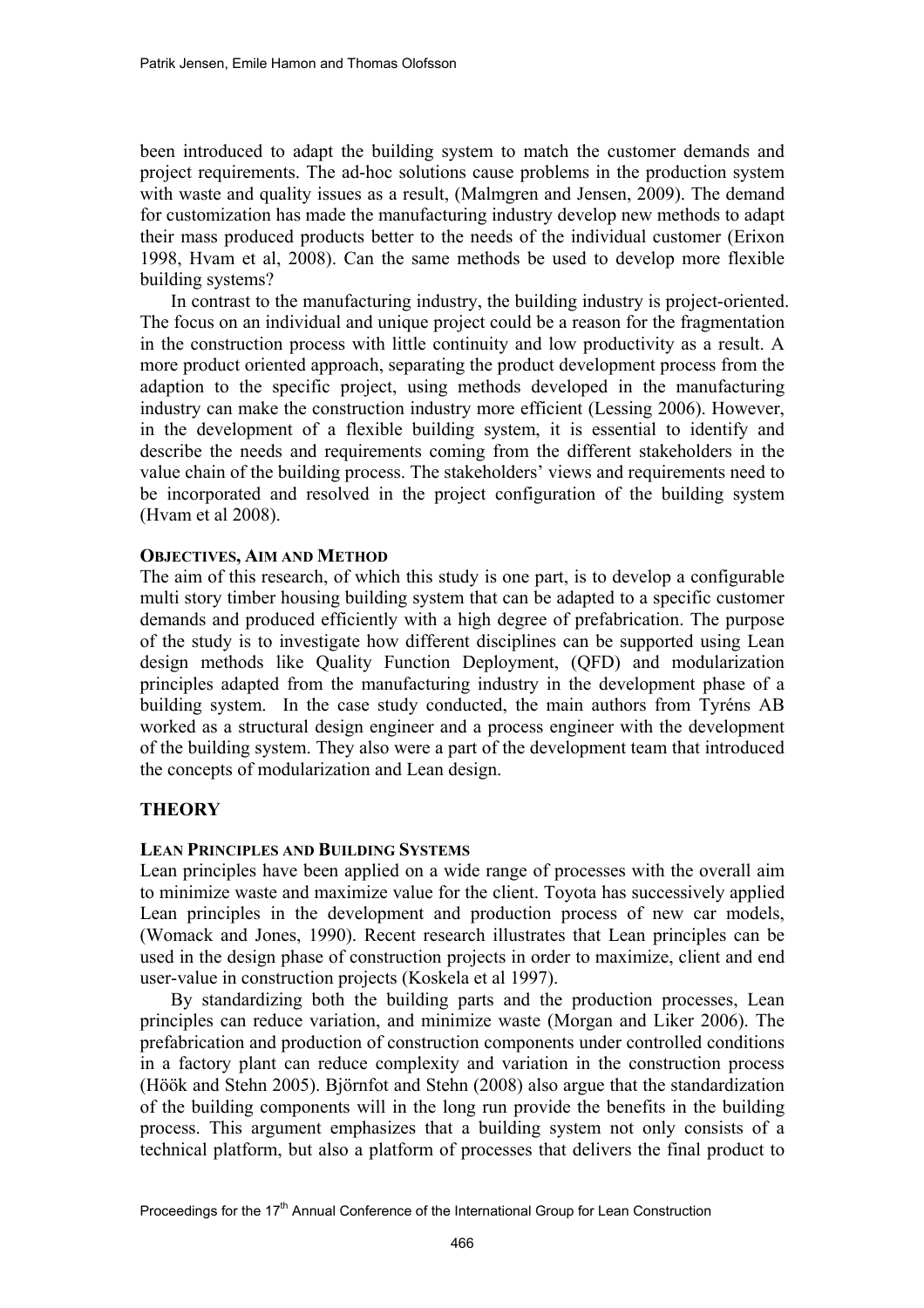customers. Lessing (2005) defines a building system consisting of a development phase and a configuration phase, see figure 1. The development phase includes the development of a technical and process platform. The platforms will then be used in the configuration phase adapting the building system in the specific construction project. The generic platforms (technical and process) can be continuously improved (Kaizen) through lessons learned in the configuration and production of the individual projects. The feedback will provide information that can be used to enhance the flexibility of building system and avoid ad-hoc solutions to solve the problems caused by adaption to customer demands (Womack and Jones 1990).

Methods like Quality Function Deployment (QFD) can be used to identify stakeholders' needs and requirements in the development phase. The results from the QFD are then transformed into product characteristics which can be used to develop the building system, (Womack and Jones 1996). The process platform also includes methods and tools for configuration of the building system for the individual project. Visual planning and control is an important tool where responsibilities, risks, deadlines and status for specific activities are made clear for all stakeholders (Morgan and Liker 2006).



Figure 1: Industrialized housing process (adapted from Lessing, 2006)

#### **MODULARIZATION AND CONFIGURATION**

Modularization is a strategy for mass customization of products that have been used successfully by the manufacturing industry, (Erixon 1998, Hvam et al 2008, Ulrich and Eppinger 2008). However, it is important to know what generates value for the customer when the product is modularized into standardized parts. One approach is to standardize parts and modules which are invisible or indifferent to the customer. The visible parts and modules should be open for product customization, (Bertelsen 2005). Using modularization, modules can be shared and configured according to customers' needs and requirements. It is also evident that when a system is divided into smaller parts or modules, the complexity of the system reduces. The complexity of the system can be concealed behind *"an abstraction and an interface"* (Baldwin and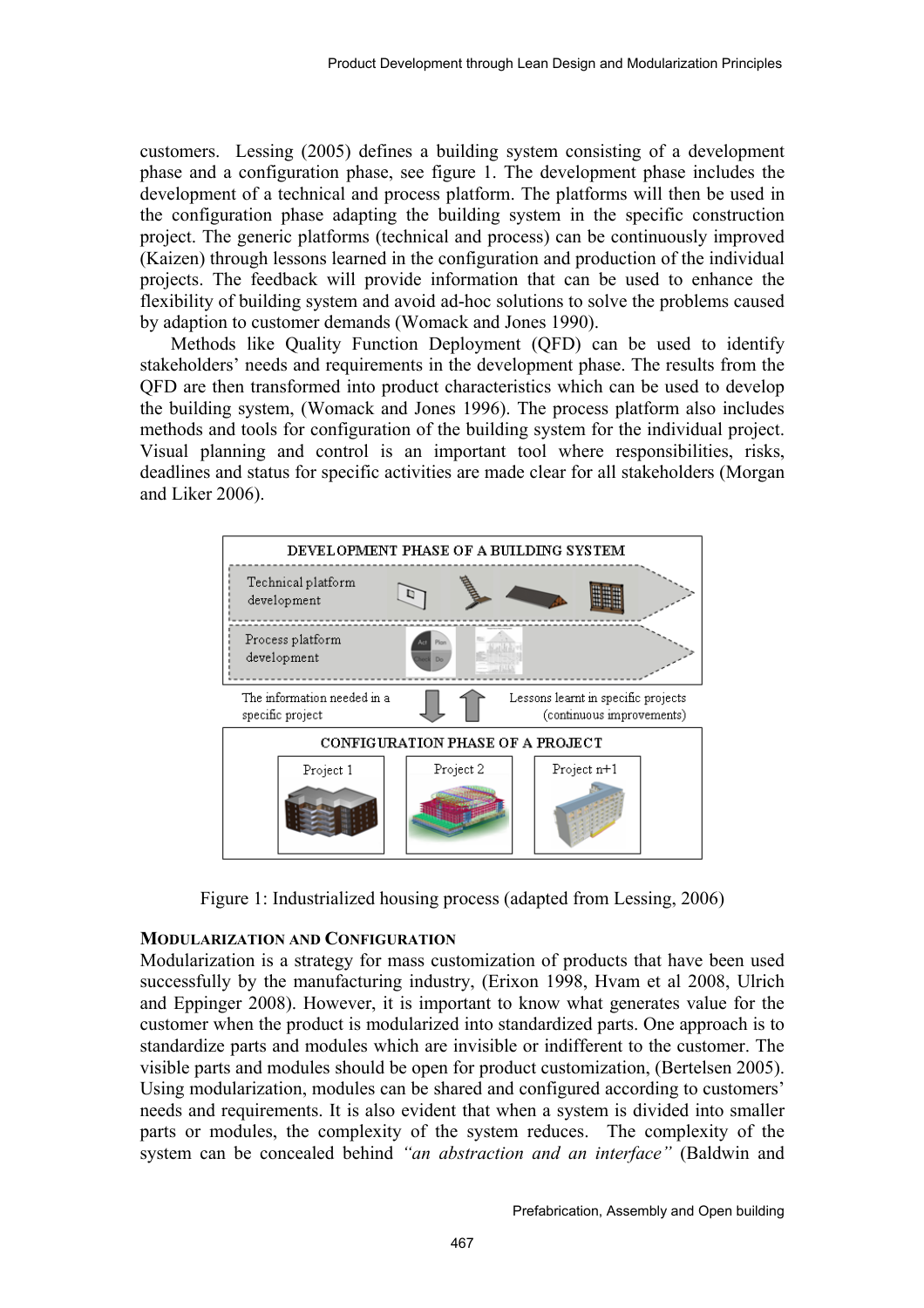Clark 2000). Two factors of great importance in the modularization of a product are the independence of components and interfaces (Erixon 1998, Vorrdijk 2006, Hvam et al 2008).

Erixon (1998) developed a method called MFD (Modular Function Deployment) that systematically investigates different strategies in the modularisation of a product. In the MFD method the development starts with conducting a QFD of the product and finding the customer needs in a specific market segment. These kinds of market surveys and system analyses, well known to the manufacturing industry, are usually conducted by the architect guiding the client in a construction project (Bertelsen 2005). Modularity in building systems has been implemented in the construction industry such as "Cut to fit" modularity that has the property of parameterization, where the interface of the module is the same but the dimensions can change. However, the use of methods that define the reason for choosing the modules are rarely used (Malmgren and Jensen, 2009). According to Jørgensen (2001), the main advantages in modularization are that the end product can vary in shape and functions, but the design and production of components and modules within a product family are the same. The design phase is normally replaced by a configuration phase where the product is customized by selecting an appropriate set of module variants from the product family. Scania production system, a producer of customized trucks, is separated into two parts. The first part consists of the production of components and modules separated from the different configured customized products. The production is based on a forecast from sales offices and can be produced without knowing how the final product will be assembled from the produced components. The second part is the assembly of customized products based on a configuration chosen by a customer (Gerth 2008). Product configuration is described by Hvam et al (2008) as an effective way of structuring products composed by standardized parts, but also a method of presenting products to customers. Additionally, when products are structured in a product model this becomes a company common view of the product range that can be shared by sales, design and production departments. According to Hvam et al (2008) "Two of the central principles of product customization are that product ranges should be developed on the basis of modules, and that configuration systems should be used to support the task involved in the customization of the specific products". To be able to address the different stakeholders and disciplines, the product can be defined in diverse views that describe the relevant information for the specific actor. Adapting the information view of the product for the different actors can resolve clashes and avoid "ad-hoc" solutions, (Hvam et al 2008).

## **CASE STUDY: THE DEVELOPMENT OF A BUILDING SYSTEM**

The wood institute in southern Sweden announced a design competition of development of a multi-story timber building, 4-8 stories high. Tyréns AB, an AEC consulting company, put together a multi-skilled product development team in order to develop the building system. In the following, the development of the product and the process platform are first discussed. Finally, the implementation of the configuration phase is described integrating the different views in the customization process of the individual project.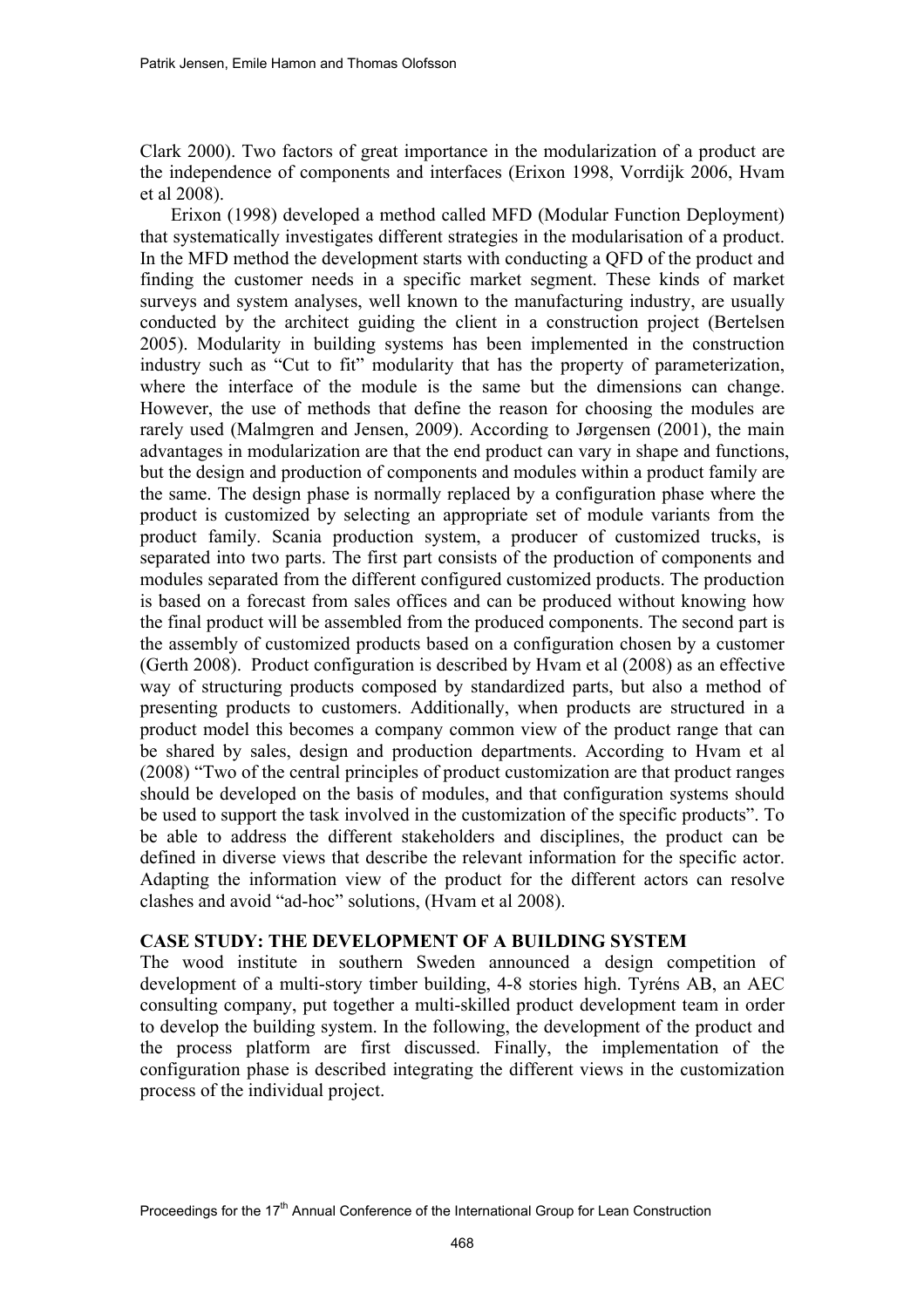#### **DEVELOPMENT PROCESS**

First, the production and configuration processes are developed. These work as templates used later in the building project in order to allow for continuous improvements. For example, if assembly instructions are available, site personnel can describe the problems with the current templates and suggest improvements to be implemented in the next project.

In the beginning of the development phase of the building system, a multi-skilled team was put together, with the task of developing a robust and flexible system. Architects [A], structural design engineers [SE], clients [C] (future proprietor), construction site managers [SM], site managers in factory [FM], process engineers [PE] were amongst the competencies included in the team. The process engineers were in charge of developing, and later on updating and managing, the technical and process platform developed in the study.

In a second step a Functional Requirement (FR) analysis was performed to identify and systematize the needs and design parameters for the building system. Through the FR, the team identified the main characteristics to be supported by the building system. The FR was performed on several levels to capture different requirements. In Figure 2: The FR analysis is described and the requirements that different competencies, mentioned from step 1 performed on the development of the wall module. These Engineering metrics could then be used to develop different kinds of wall elements, such as stabilization wall elements etc. The same kind of analysis was performed on other types of modules such as roof, slabs etc.

After the initial mapping was finalized the next phase was started. Weekly twoday design meetings took place. These were conducted in order to concurrently design the technical platform. Visual planning techniques and the use of Post It notes, was an important tool to make responsibilities, risks, deadlines and status for activities apparent for all team members. For each meeting the different team members prepared design evaluation sheets which worked as a foundation for evaluating the work done since the last meeting. The design evaluation sheets also provided the team the capability to follow the evolution of a specific module or part; Allowing the team to track design ideas and information flow.

The technical platform is separated from the building project and as soon as the first version of the technical platform is finalized it can be used to configure a unique building. This first version is then set under change management procedures, where updates through working with continuous improvements (kaizen) in each building project can be implemented after a thorough investigation of the consequences of change. Thus, the new version of the building system can be released that gradually will adapt to the selected segment of the market spreading the investments and risks in the development of the building system over several building projects.

#### **TECHNICAL PLATFORM**

The technical platform can be described as the core product description system. Constraints for how different modules can be combined are vital information for the development of the configuration system (Hvam et al 2008). The technical platform developed in the case study is based on the same concept as Scania, where standardized modules can be combined in the customization of the individual project, i.e. separating the development of the technical platform from the configuration process.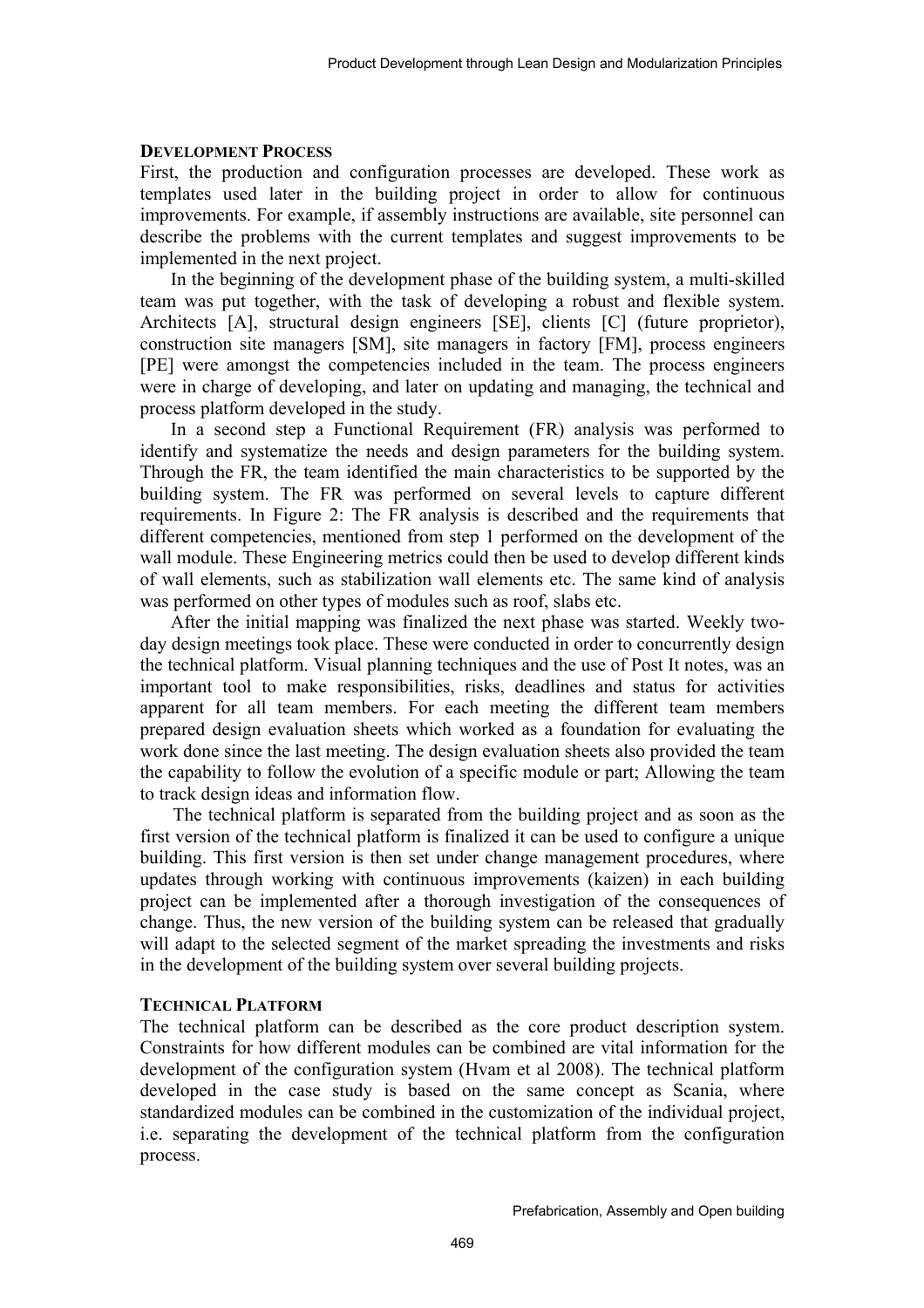|                         | Phase 1: Walls<br><b>Design Parameters/input</b>                                                                                                                                            |                      |                                       |                                                |                                                |                          |                                  |                                  |                                                   |                      |                                                |                                                     |                                                  |                                             |                                        |                                        |                                          |                       |                                          |                            |                 |                                             |
|-------------------------|---------------------------------------------------------------------------------------------------------------------------------------------------------------------------------------------|----------------------|---------------------------------------|------------------------------------------------|------------------------------------------------|--------------------------|----------------------------------|----------------------------------|---------------------------------------------------|----------------------|------------------------------------------------|-----------------------------------------------------|--------------------------------------------------|---------------------------------------------|----------------------------------------|----------------------------------------|------------------------------------------|-----------------------|------------------------------------------|----------------------------|-----------------|---------------------------------------------|
| Discipline              | <b>Functional Requirements</b><br>Architects [A], structural design engineers<br>[SE], clients [C], construction site managers<br>[SM], managers in factory [FM], process<br>engineers [PE] | Degree of importance | Resist shear forces (low medium high) | Fire resistant load bearing walls (90 minutes) | Vertical load bearing (low medium high) forces | Less then 0,3l/min draft | More then 300mm thick insulation | Possible to alter length of wall | m<br>class<br>Acoustic in apartment not less then | Separated apartments | Separated finishes from load bearing structure | Separated installations from load bearing structure | No load bearing walls between rooms in apartment | Maintenance cost less then (xx dollar/year) | Optional to place (doors, windows etc) | Possible to have window openings of 2m | No load bearing walls between apartments | Modularized to system | Standardized connections between modules | No elements longer then 8m | Built in a tent | Possible to stack modules beside each other |
| $\overline{\mathsf{A}}$ | Flexible to master plan                                                                                                                                                                     | a                    |                                       |                                                |                                                |                          |                                  | x                                |                                                   |                      |                                                |                                                     |                                                  |                                             | x                                      | o                                      | ō                                        |                       |                                          |                            |                 |                                             |
| Ā                       | Possible to choose installation location                                                                                                                                                    | ċ                    |                                       |                                                |                                                |                          |                                  |                                  |                                                   |                      | o                                              | x                                                   |                                                  |                                             |                                        |                                        |                                          |                       |                                          |                            |                 |                                             |
| Ā                       | <b>Hidden</b> installations                                                                                                                                                                 | ċ                    |                                       |                                                |                                                |                          |                                  |                                  |                                                   |                      | ö                                              | x                                                   |                                                  |                                             |                                        |                                        |                                          |                       |                                          |                            |                 |                                             |
| Ā                       | Possible to have large window openings                                                                                                                                                      | $\overline{b}$       |                                       |                                                |                                                |                          |                                  |                                  |                                                   |                      |                                                |                                                     |                                                  |                                             | ö                                      | x                                      |                                          |                       |                                          |                            |                 |                                             |
| Ā                       | Large windows close to balcony                                                                                                                                                              | b                    |                                       |                                                |                                                |                          |                                  |                                  |                                                   |                      |                                                |                                                     |                                                  |                                             | x                                      | x                                      |                                          |                       |                                          |                            |                 |                                             |
| A                       | Flexible to alter floor plan after built                                                                                                                                                    | b                    |                                       |                                                |                                                |                          |                                  | (o)                              |                                                   |                      | o                                              |                                                     | X                                                |                                             |                                        |                                        | X                                        |                       |                                          |                            |                 |                                             |
| Ā                       | Possible to have different floor plans vertically                                                                                                                                           | a                    |                                       |                                                |                                                |                          |                                  |                                  |                                                   |                      |                                                |                                                     | ö                                                |                                             |                                        |                                        | x                                        |                       |                                          |                            |                 |                                             |
| A<br>Ā                  | Alternative finishes outside<br>Alternative finishes inside                                                                                                                                 | a<br>a               |                                       |                                                |                                                |                          |                                  |                                  |                                                   |                      | x<br>x                                         |                                                     |                                                  |                                             | ō                                      |                                        |                                          |                       |                                          |                            |                 |                                             |
| <b>SE</b>               | Horizontal stabilizing                                                                                                                                                                      | a                    | x                                     |                                                |                                                |                          |                                  |                                  |                                                   |                      |                                                |                                                     |                                                  |                                             | ö                                      |                                        |                                          |                       |                                          |                            |                 |                                             |
| <b>SE</b>               | Vertical load bearing                                                                                                                                                                       | a                    |                                       | x<br>x                                         | x                                              |                          |                                  |                                  |                                                   |                      |                                                |                                                     |                                                  |                                             |                                        |                                        |                                          |                       |                                          |                            |                 |                                             |
|                         | SE Fire resistant for buildings up to 8 floors                                                                                                                                              | a                    |                                       | x                                              |                                                |                          |                                  |                                  |                                                   |                      |                                                |                                                     |                                                  |                                             |                                        |                                        |                                          |                       |                                          |                            |                 |                                             |
|                         | SE Noise reducing between apartments                                                                                                                                                        | b                    |                                       |                                                |                                                |                          |                                  |                                  | x                                                 | x                    |                                                |                                                     |                                                  |                                             |                                        |                                        | o                                        |                       |                                          |                            |                 |                                             |
|                         | SE Climate protecting                                                                                                                                                                       | b                    |                                       |                                                |                                                | x                        | x                                |                                  |                                                   |                      |                                                |                                                     |                                                  |                                             |                                        |                                        |                                          |                       |                                          |                            |                 |                                             |
|                         | SE Wind resistant                                                                                                                                                                           | a                    |                                       |                                                |                                                | x                        |                                  |                                  |                                                   |                      |                                                |                                                     |                                                  |                                             |                                        |                                        |                                          |                       |                                          |                            |                 |                                             |
| $\overline{\mathsf{c}}$ | Low energy consumption                                                                                                                                                                      | b                    |                                       |                                                |                                                | x                        | x                                |                                  |                                                   |                      |                                                |                                                     |                                                  |                                             |                                        |                                        |                                          |                       |                                          |                            |                 |                                             |
| $\overline{\text{c}}$   | Cost efficient constructing                                                                                                                                                                 | a                    |                                       |                                                |                                                |                          |                                  |                                  |                                                   |                      |                                                |                                                     |                                                  |                                             |                                        |                                        |                                          | x                     | ō                                        |                            |                 | ö                                           |
| $\overline{\text{c}}$   | Cost efficient living                                                                                                                                                                       | $\overline{b}$       |                                       |                                                |                                                |                          | x                                |                                  |                                                   |                      |                                                |                                                     |                                                  | x                                           |                                        |                                        |                                          |                       |                                          |                            |                 |                                             |
|                         | FM Simple production process                                                                                                                                                                | a                    |                                       |                                                |                                                |                          |                                  |                                  |                                                   |                      |                                                |                                                     |                                                  |                                             |                                        |                                        |                                          | x                     | x                                        |                            |                 |                                             |
|                         | FM Same building techniques used earlier in                                                                                                                                                 | b                    |                                       |                                                |                                                |                          |                                  |                                  |                                                   |                      |                                                |                                                     |                                                  |                                             |                                        |                                        |                                          | x                     |                                          |                            |                 |                                             |
|                         | SM Short onsite assembly time                                                                                                                                                               | a                    |                                       |                                                |                                                |                          |                                  |                                  |                                                   |                      |                                                |                                                     |                                                  |                                             |                                        |                                        |                                          |                       | x                                        |                            | ö               |                                             |
|                         | SM No contact with water during site assembly                                                                                                                                               | a                    |                                       |                                                |                                                |                          |                                  |                                  |                                                   |                      |                                                |                                                     |                                                  |                                             |                                        |                                        |                                          |                       |                                          |                            | x               |                                             |
|                         | SM Able to be built of site                                                                                                                                                                 | a                    |                                       |                                                |                                                |                          |                                  |                                  |                                                   |                      |                                                |                                                     |                                                  |                                             |                                        |                                        |                                          |                       |                                          | x                          |                 |                                             |
|                         | PE Easy to deliver on time                                                                                                                                                                  | b                    |                                       |                                                |                                                |                          |                                  |                                  |                                                   |                      |                                                |                                                     |                                                  |                                             |                                        |                                        |                                          |                       |                                          |                            |                 | x                                           |
|                         | PE Delivered with as few lories as possible                                                                                                                                                 | c                    |                                       |                                                |                                                |                          |                                  |                                  |                                                   |                      |                                                |                                                     |                                                  |                                             |                                        |                                        |                                          |                       |                                          |                            |                 | $\mathbf x$                                 |
|                         | PE Easy to assembly on site                                                                                                                                                                 | a                    |                                       |                                                |                                                |                          |                                  |                                  |                                                   |                      |                                                |                                                     |                                                  |                                             |                                        |                                        |                                          |                       | x                                        | ō                          |                 |                                             |
|                         | $x =$ Strong Relationship                                                                                                                                                                   |                      |                                       |                                                |                                                |                          |                                  |                                  |                                                   |                      |                                                |                                                     |                                                  |                                             |                                        |                                        |                                          |                       |                                          |                            |                 |                                             |
|                         | o = Medium Relationship                                                                                                                                                                     |                      |                                       |                                                |                                                |                          |                                  |                                  |                                                   |                      |                                                |                                                     |                                                  |                                             |                                        |                                        |                                          |                       |                                          |                            |                 |                                             |
|                         | (o)= Low Relationship                                                                                                                                                                       |                      |                                       |                                                |                                                |                          |                                  |                                  |                                                   |                      |                                                |                                                     |                                                  |                                             |                                        |                                        |                                          |                       |                                          |                            |                 |                                             |

## Figure 2: FR Performed on A Wall Element where Different Disciplines Requirements are Illustrated

The building system is based on a design grid of 150 mm to give the production system greater and better use of materials, and reduce the possible solution space. The same technique was used in an early modular building system where Brooks (2005) defines a key part of the technical platform, with the use of a planning grid enabling the plan to change size and shape at any point of the grid. The production system that will produce the developed modules for the multistory timber house building system is an existing factory producing elements used in single housing projects. Therefore in the development of the technical platform, the production constraints were already given and had to be integrated in the design of the new system. Since the production constraints were imposed by the existing production facility, the manufacturing process of sub-assemblies was given. If a new production system facility would have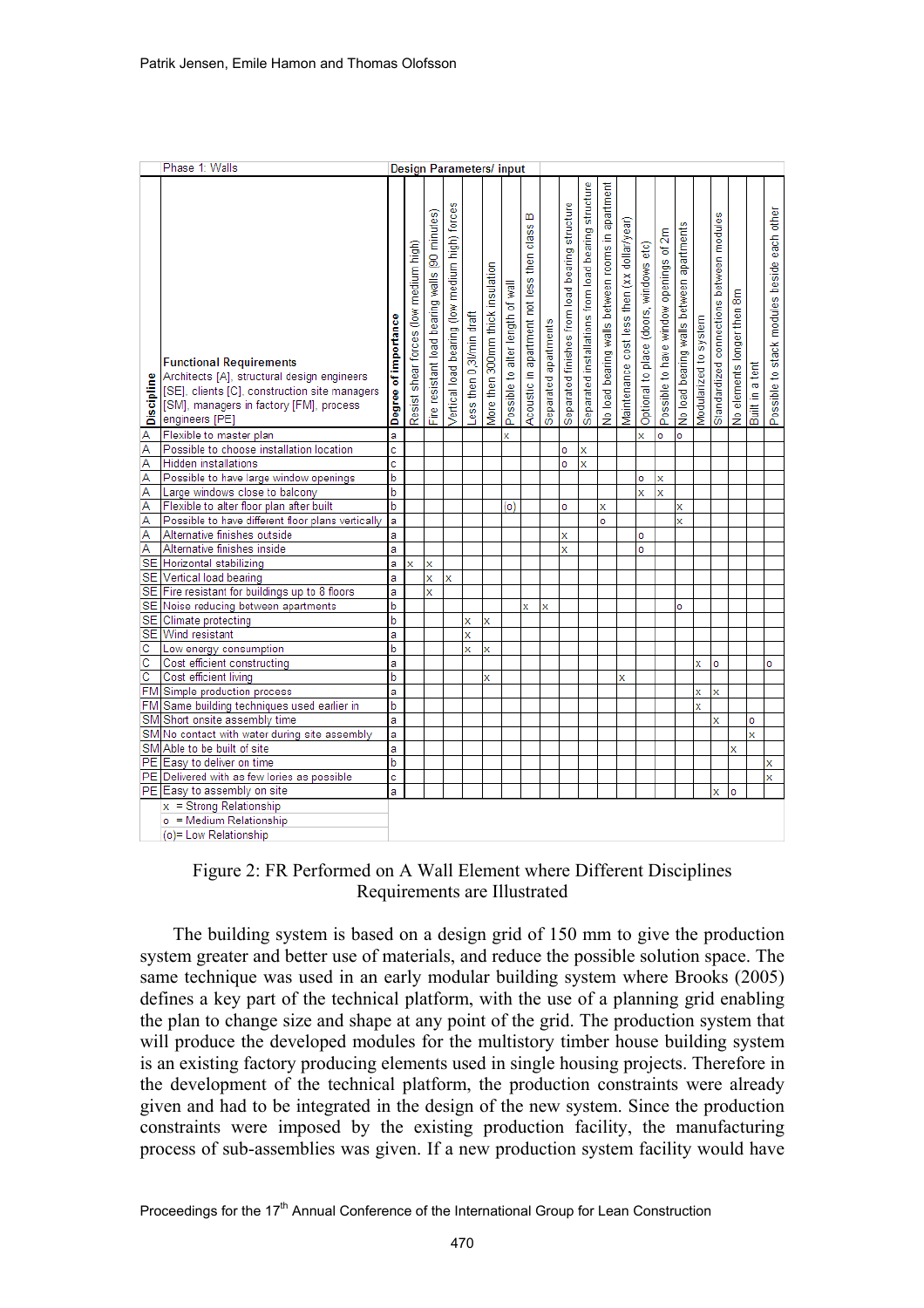been developed, solutions like "walls in walls" could have been developed and implemented with shorter lead time as a result. Many of the modules that have been developed have the function of "cut to fit" modularity such as the framing of joists. Another example is the "stabilization wall" that consists of 3 types: Type A, B and C. The only difference between the different types is the shear capacity. The interfaces are the same and the connections between them are dimensioned for the highest load. Thus, in a configured project some walls will be oversized and stronger than they need to be. Here, a better production system can be developed to lower the total production costs (Gerth 2008). However, this will also be a question of the balance between investments in a new production system versus how these costs can be depreciated over time.

#### **THE CONFIGURATION PHASE OF A PROJECT**

The product platform (building system) is adapted to the specific project by configuration of modules and components (Lessing 2006). The rules of how modules can be configured needs to be well described, otherwise "ad-hoc" solutions will emerge. According to Hvam et al (2008), different views have different agendas and focus on different properties of the product (building). For example the architects and customers are most likely focused on the use of the facility where space layout, internal and external textures, appliances etc. are concerned. They are less concerned how the products are manufacture or assembled. However, the requirements from the production system and assembly process will put constraints on the architectural design. Therefore the design tools used by the architect in the configuration process of the specific product need to have these constraints given by design engineers, production experts and assembly staff (Hvam et al 2008). In this sense, describing the modules as objects rather then ordinary drawing tools can make the process more manageable. In the configuration of a building system there are four views that need to be considered, see figure 3:

- **Customer view** Configuration of the project
- **Engineering view** Control, verifying the systems constrains
- **Preproduction part view -** Manufacturing drawings, CNC-code generation
- **Site view -** Assembly drawings, scheduling and site-plans

The customer view describes the building system for the customer and shows the building system from a functional point of view. The configuration tool will be implemented in an architectural design tool such as ArchiCad or Revit. In the case study, the customer view is represented by an architect with knowledge of the constraints of the building project. Implementing the configuration tool, in the development project is still in progress.

When the architect has configured the project, the engineering department needs to check that the configured design is according to the system rules and that the design fulfills the requirements, such as wind and snow loads and energy consumption imposed by the customer, local and national regulations and the location of the final building. Especially in the development of new building systems, configurations that have not been tested need to be verified (Gerth 2008). This step will most likely diminish as more configurations are tested and the configuration tool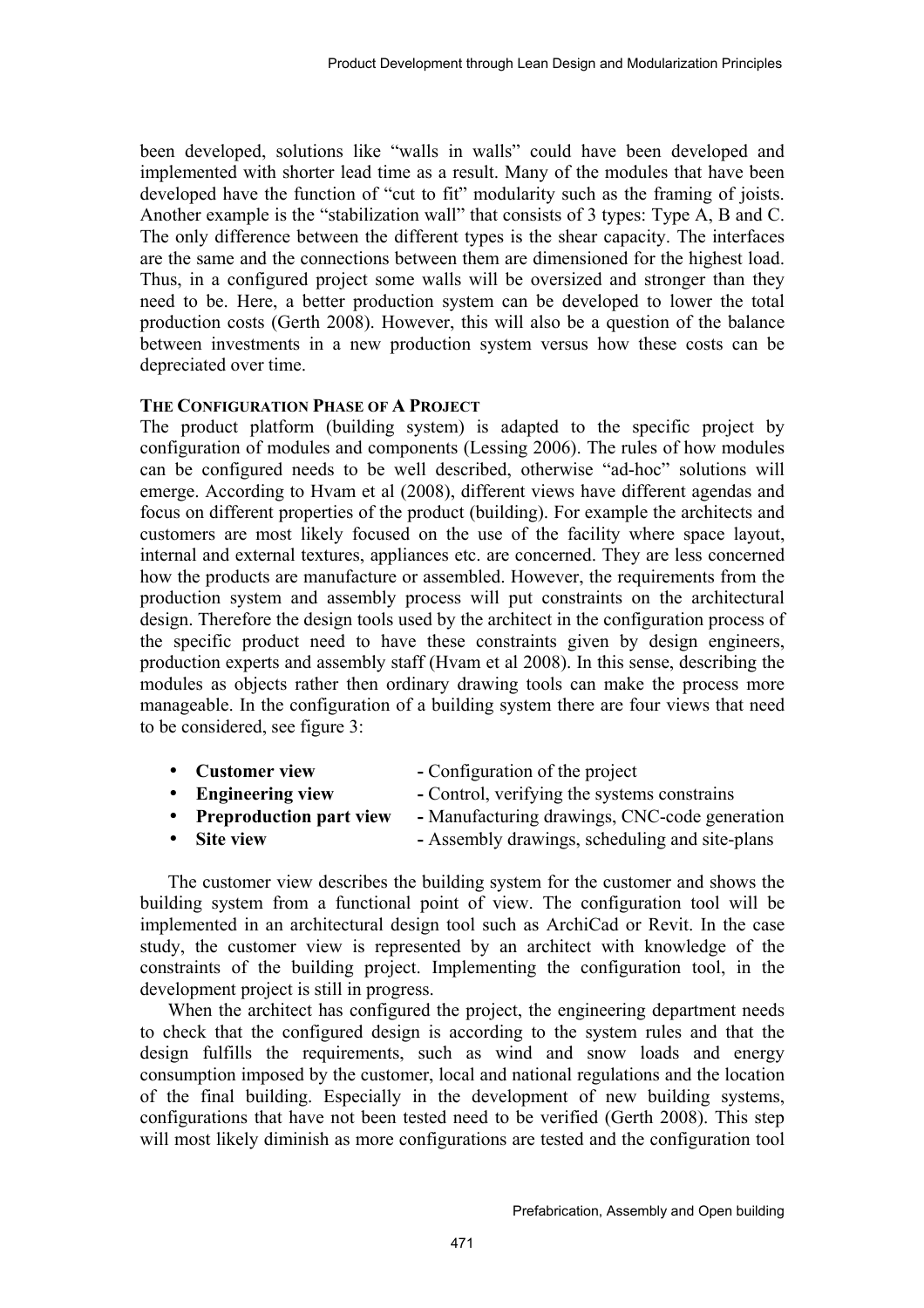continues to develop. After the customization of the project is checked and the client is satisfied with the result, the production drawings and output for the manufacturing process is produced. Here the introduction of design tools used in the manufacturing industries is recommended. The manufacturing industry has for many years worked with parameterization and modularization and these tools are more advanced and adapted to support the manufacturing and assembly process. In figure 3, this is described as the preproduction part view and the use of parameterized configurable modules will greatly enhance the information flow. When the modules such as walls and "framing of joists" have been built in a prefabrication factory they need to be assembled at the building site. In order to create an efficient work flow on site the use of Last Planner System (LPS) (Ballard 1994) is recommended. The use of the CAD model made by the architect can be used in describing the Site view. LPS provides a systematic framework for planning and control of the work flow on-site. Using the Lookahead planning together with the seven prerequisites makes tasks ready to be executed efficiently, eliminating waste in the assembly process.



Figure 3: The Configured Product Described in Different Views

## **DISCUSSION CONCLUSION**

A modularized approach in the design and construction of multi dwelling properties offers a solution in designing customized buildings. When technical and process solutions can be repeated over several projects, the time spent in each and every project can to a great extent be reduced. It is also evident that modularization supported by CAD application tools can be the engine that supports the customization process, not only in the configuration of a specific project, but also in the development phase of the building system. If the constraints of a building system can be supported by the different views of interest, "ad-hoc" solutions can be avoided and integrated in the development of the system over time.

The technical platform described in the paper is based on the same modularization principles used in the manufacturing industries. The similarity between the building system and product platforms used in e.g. the Scania's production system is evident. Scania configures their trucks by assembling different kinds of modules to fulfil the customer requirements. These modules can be produced separate from the specific truck but the modules and components used in the truck can be produced on forecast from the sales office. This approach is used in the building system but the decoupling point of the building system (modules and components that the wall consists of, not the whole building process) is earlier in the supply chain. The reason for producing less before the specific project assembly is due to the fact that the production factory is already operating and producing wall elements for the single housing market in Sweden. In the configuration phase of a project, the process consists of a design phase,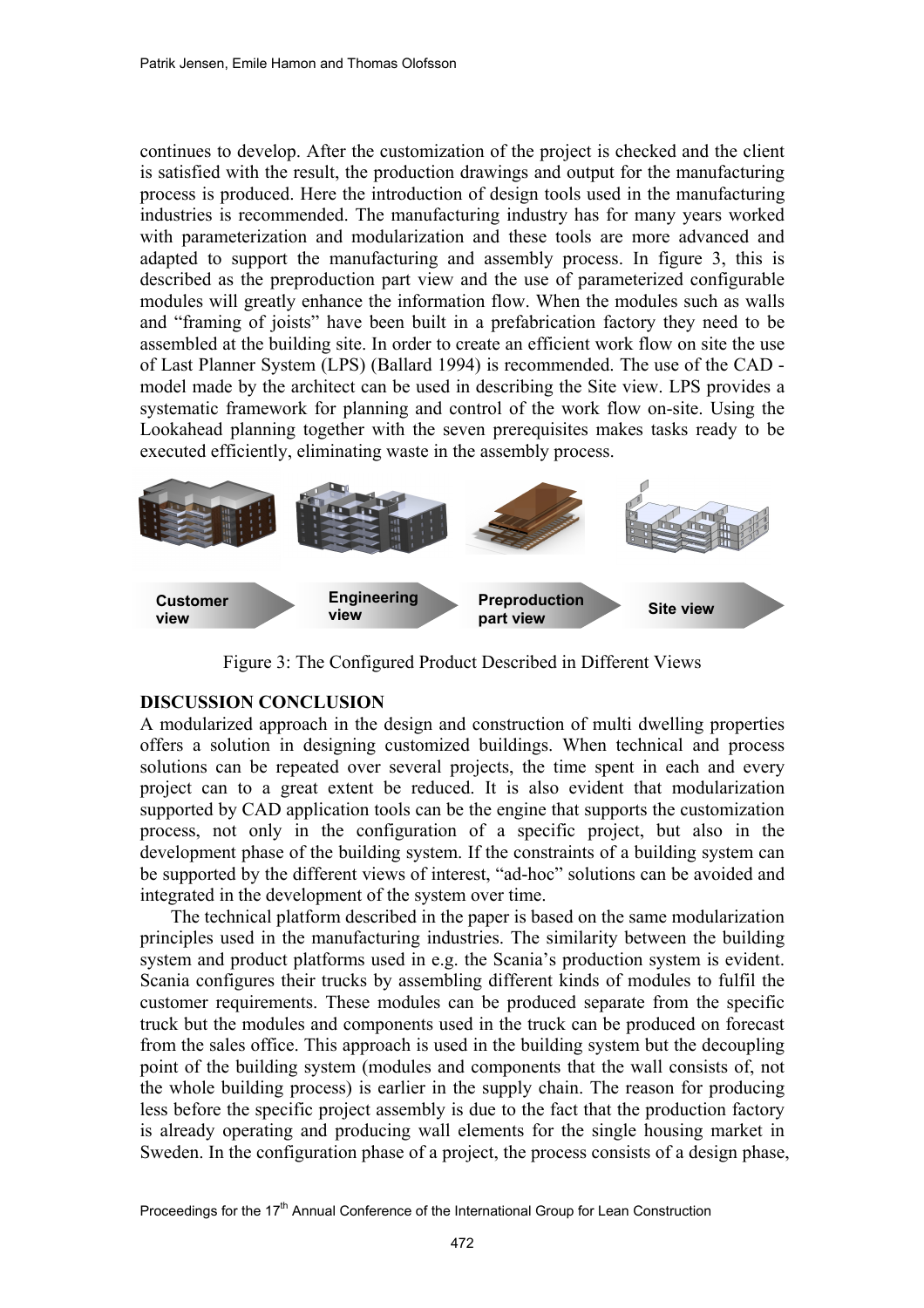defined in the customer view constrained by the rules of the building system. To facilitate the introduction of new building systems on the market, the configuration tools need to be integrated in the design tools used by the architect. The tools have to be able to generate rendered views of the project that the designer is familiar to. The only restriction is that it needs to be object oriented to support definition of the constraints that are put on the design by the building system. The generation of drawings and output to Computer Numeric Control (CNC) machinery in construction applications are generally less developed than mechanical applications. Configuration tools used in the mechanical industry have been working with parameterization longer and also have connection to Product Data Manager (PDM) and Product Lifecycle Manager (PLM) systems that will probably host the building systems of the future. These systems also have version control and change management support.

New building systems for multi-storey dwellings are currently being introduced on the Swedish market by other companies like SKANSKA, PEAB and NCC. This trend will probably continue into other segments such as office buildings. However, a large part will still be traditional construction projects, such as renovation and more advanced building and civil engineering projects since development cost can be large for introducing a new building system.

#### **ACKNOWLEDGEMENT**

The authors of this article would like to express their gratitude to Derome AB for their support in the case study and access to information. Also the authors would like to thank Tyréns AB for their financial support.

## **REFERENCES**

Baldwin, C. and Clark, K. (2000), "Design Rules" The MIT Press

- Ballard, G. (1994) "The Last Planner". *Northern California Construction Institute*  Spring *Conference.* Monterey, California, U.S
- Bertelsen S (2005) "Modularization –A Third Approach to Making Construction Lean?" Proceedings of the 13<sup>th</sup> Annual Conference of the International Group for *Lean Construction*, Sydney, Australia.
- Björnfot, A. and Stehn, L. (2008) "A Design Structural Matrix Appraoach Displaying Structural and Assembly Requirements in Constsruction" *Journal of Engineering Design,* 18 (2) 113-124.
- Brookes, A. J. (2005). "Theory & Practice of Modular Coordination" *Proceedings of the 13th Annual Conference of th International group for Lean Construction,* Sydney, Australia.
- Erixon, G. (1998), "Modular Function Deployment A Method for Product Modularization" Ph.D. thesis, Dep. of Manufacturing Systems, Royal Institute of Technology, Stockholm, Sweden.
- Gerth R. (2008), (In Swedish). "En Företagsmodell för Modernt Industriellt Byggande" Licentiat Thesis, Royal Institute of Technology, Stockholm, Sweden.
- Hvam, L. Mortensen, N. H. Riis, J. (2007) "Product customization" Springer-Verlag Berlin And Heidelberg.

Höök, M. (2005), "Timber Volume Element Prefabrication - Production and Market

Aspects" Licentiate Thesis, Department of Civil and Environmental Engineering, Division of Structural Engineering - Timber Structures, Luleå University of Technology, Sweden.